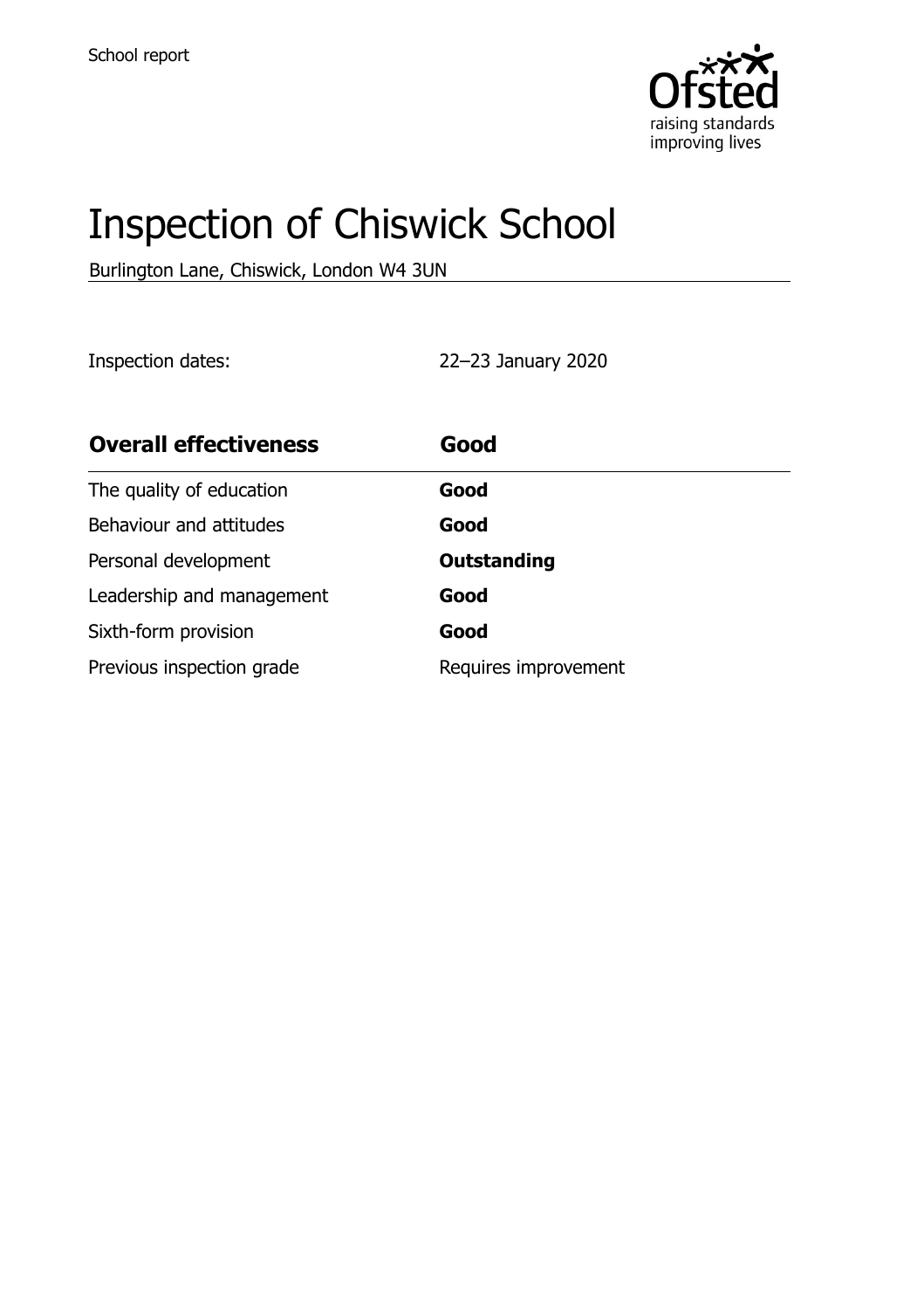

# **What is it like to attend this school?**

Pupils have noticed the changes that have taken place at the school over the last year. Leaders have worked swiftly to overcome previous weaknesses and improve the quality of education. Pupils and students receive strong provision in a range of subjects.

Pupils' behaviour is good. Parents and carers, pupils and staff all share the opinion that it is now much better than at the last inspection. This is due to leaders' unwavering focus and teachers' consistent approach on the few occasions when these expectations are not met.

The school community is proud of its diverse and comprehensive intake. Typically, pupils are respectful towards others in lessons and as they move around the school site. This supports a calm and positive atmosphere in which pupils feel safe. Pupils said that bullying is infrequent. When it occurs, staff deal with it promptly.

A broad range of enrichment and extra-curricular opportunities is on offer. Leaders keep detailed records of who participates in which activities. They use this to ensure that everyone benefits from what is available.

Parents also recognise the difference new leaders have made. The views of many were captured in one comment: 'Empowering students to be ambitious and proud, isn't just a mantra here; it's lived and breathed every day.'

#### **What does the school do well and what does it need to do better?**

Pupils study the full range of national curriculum subjects in Years 7 and 8. Current Year 9 pupils continue with most subjects but were required to select two options from design and technology, art, drama and music at the end of Year 8. Extracurricular events are offered so that Year 9 pupils may have some experiences in the subjects not chosen. This arrangement will change in September 2020, when all pupils will study the full range of subjects throughout Years 7 to 9.

Leaders are ambitious for pupils to do well. This includes pupils with special educational needs and/or disabilities (SEND) and those who are disadvantaged. In most subjects, they have identified the key knowledge and skills that pupils need to be successful learners. Leaders have thought carefully about how subject content builds on prior learning. For example, in mathematics, leaders changed the order of some topics they teach in Years 7 and 8 so that pupils can learn better. In Year 9 history, a unit on the Holocaust provides important contextual detail for studying Nazi Germany in Year 10.

Staff in different subjects routinely use the same approaches to help pupils to know more and remember more. Teachers make clear the knowledge that is expected to be learned in each subject. This helps to guide pupils' studies and enables them to learn well. Pupils start new tasks by recalling their previous learning. For example, in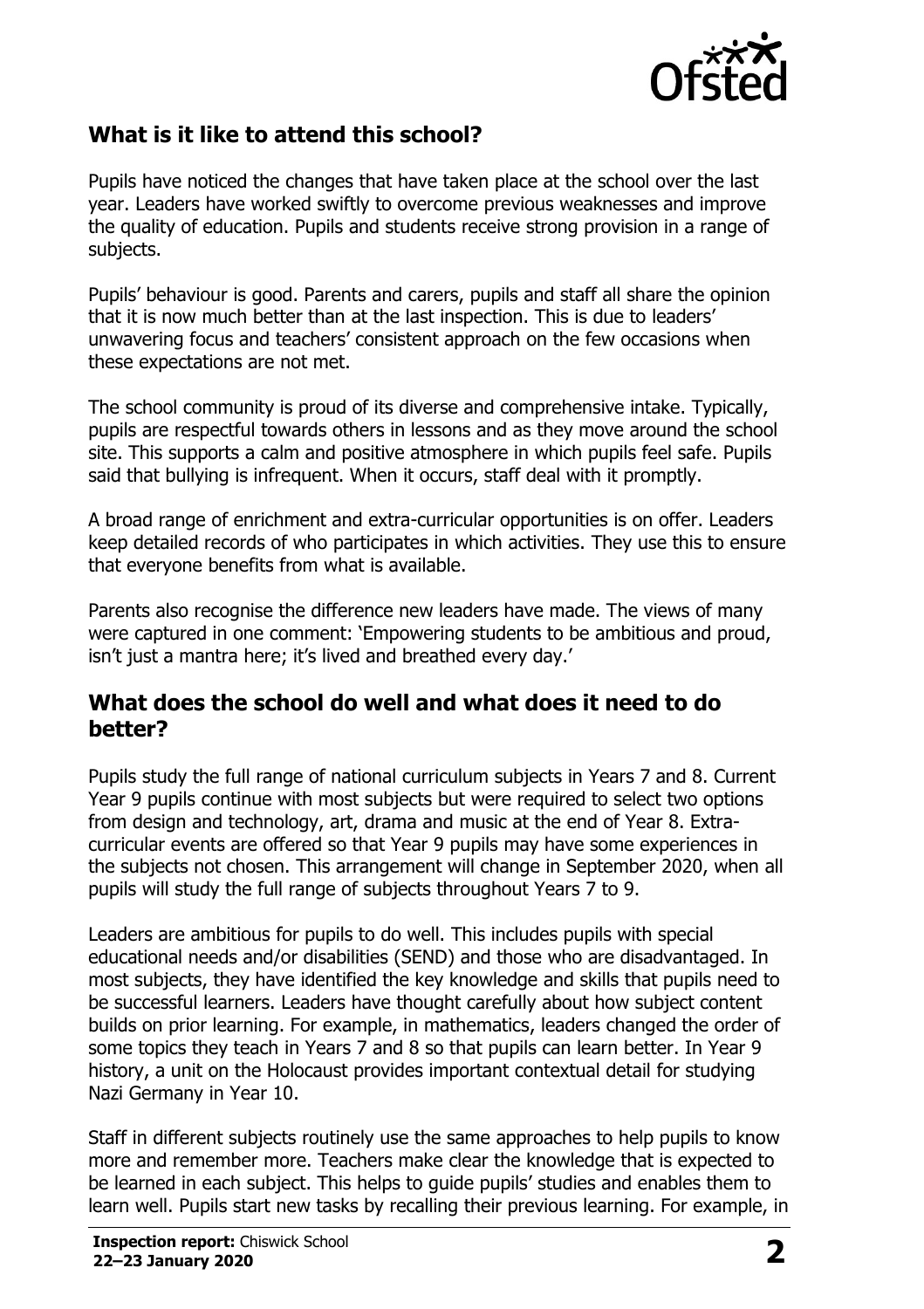

Year 11 music, pupils explained previously learned subject-specific terms and then applied them accurately to the aural analysis of a performance. Precise questioning is used to bring out detailed responses from students. For example, in English, Year 7 pupils developed their understanding of inference by being asked about the different meanings of words and phrases.

The science department has undergone significant recent changes of staffing and leadership. Programmes of study have been redesigned in some but not all year groups. Some pupils, particularly in Year 9, still have gaps in their scientific learning and this prevents them from being able to tackle more demanding work.

Leaders make sure that the needs of pupils with SEND are identified quickly. Targeted support is put in place that allows them to learn alongside their peers. Where pupils are really struggling, time-limited personalised programmes are put in place. This helps pupils catch up quickly and participate more in their learning.

Routinely, pupils behave well and disruptions in class are rare. When isolated incidents arise, staff deal with them swiftly and decisively. Not all pupils are keen on some of the behaviour strategies that have been introduced. However, they recognise the positive impact these have had on helping them to learn and make better progress.

Opportunities for pupils' personal development are exceptional. Pupils enjoy lots of workshops and performances which broaden their experiences. Impressive numbers take part in the huge range of clubs, trips and visits available. Pupils take responsibility for whole-school initiatives. The Rainbow Alliance works with the pastoral, social, health and citizenship education (PSHCE) team to develop and deliver a programme on LGBTQ+ issues. The eco-alliance is leading the school's efforts to become more sustainable.

Sixth-form students are great role models for younger pupils. They get involved in many activities, including mentoring, volunteering and charitable work. They enjoy these pursuits and feel valued for the contributions they make. Students receive appropriate advice and guidance about their next steps. Most of them go on to further study or higher level training.

Staff praise leaders for the improvements that have been made. They said that leaders take their workload and well-being seriously. Staff morale is high. They are committed to playing their part in the continued improvement of the school.

# **Safeguarding**

The arrangements for safeguarding are effective.

Leaders have ensured that staff and governors receive regular training in safeguarding pupils. Staff are alert to the signs that a pupil may need support. They are quick to act when issues are identified. Referrals are dealt with effectively and in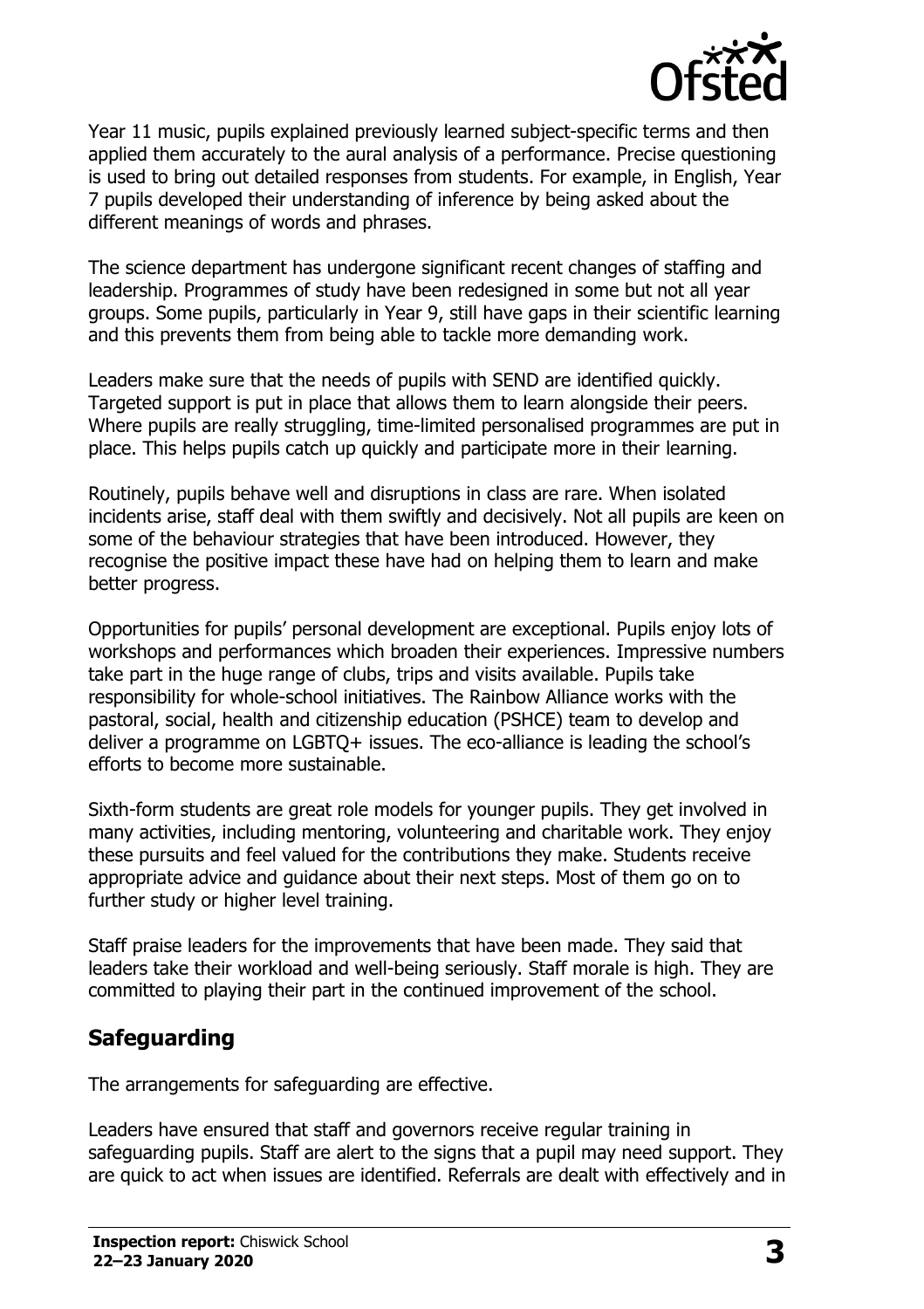

a timely manner. Leaders work collaboratively with other agencies to ensure that they meet pupils' needs.

Pupils and sixth-form students learn how to keep safe through the PHSCE programme. They are taught about knife crime, gang culture, extremism, sexual violence and sexual exploitation in an age-appropriate way. Topics are reinforced through regular assemblies.

## **What does the school need to do to improve?**

# **(Information for the school and appropriate authority)**

- The planning and delivery of the curriculum in most subjects, including English and mathematics, are strong. Pupils in all year groups show that they know more, remember more and can do more. In science, subject plans are developing but not yet complete. Consequently, some pupils still have gaps in their scientific learning. This is particularly noticeable in Year 9. Leaders must ensure that they continue to review subject planning so that all pupils build up their scientific knowledge securely.
- Leaders should enact the school's plans for all Year 9 pupils to study the full range of curriculum subjects from September 2020 take effect. This is to ensure that all pupils study the full curriculum for as long as possible.

### **How can I feed back my views?**

You can use [Ofsted Parent View](http://parentview.ofsted.gov.uk/) to give Ofsted your opinion on your child's school, or to find out what other parents and carers think. We use Ofsted Parent View information when deciding which schools to inspect, when to inspect them and as part of their inspection.

The Department for Education has further quidance on how to complain about a school.

If you are the school and you are not happy with the inspection or the report, you can [complain to Ofsted.](http://www.gov.uk/complain-ofsted-report)

### **Further information**

You can search for [published performance information](http://www.compare-school-performance.service.gov.uk/) about the school.

In the report, '[disadvantaged pupils](http://www.gov.uk/guidance/pupil-premium-information-for-schools-and-alternative-provision-settings)' refers to those pupils who attract government pupil premium funding: pupils claiming free school meals at any point in the last six years and pupils in care or who left care through adoption or another formal route.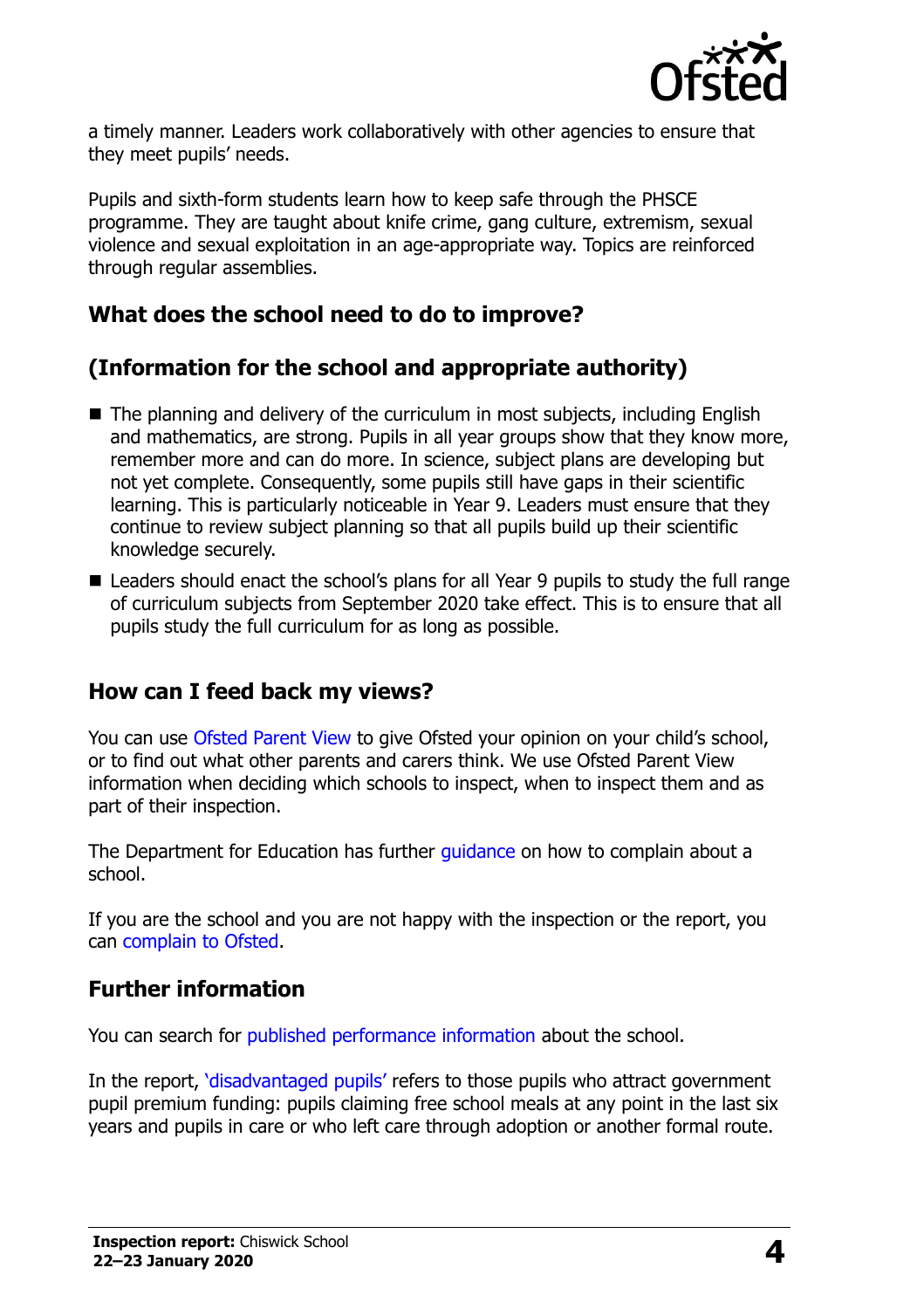

# **School details**

| Unique reference number                            | 137907                                                          |
|----------------------------------------------------|-----------------------------------------------------------------|
| <b>Local authority</b>                             | Hounslow                                                        |
| <b>Inspection number</b>                           | 10121520                                                        |
| <b>Type of school</b>                              | Secondary comprehensive                                         |
| <b>School category</b>                             | Academy converter                                               |
| Age range of pupils                                | 11 to 18                                                        |
| <b>Gender of pupils</b>                            | Mixed                                                           |
| <b>Gender of pupils in sixth-form</b><br>provision | Mixed                                                           |
| Number of pupils on the school roll                | 1,288                                                           |
| Of which, number on roll in the<br>sixth form      | 240                                                             |
| <b>Appropriate authority</b>                       | Board of trustees                                               |
| <b>Chair of trust</b>                              | Rachel Jerrome                                                  |
| <b>Headteacher</b>                                 | Laura Ellener                                                   |
| Website                                            | www.chiswickschool.org/                                         |
| Date of previous inspection                        | 6-7 November 2018, under section 8 of<br>the Education Act 2005 |

### **Information about this school**

- The headteacher took up her post at the school in January 2019.
- The school uses alternative provision at The Woodbridge Park Education Service.

### **Information about this inspection**

We carried out this inspection under section 5 of the Education Act 2005.

- **Inspectors held meetings with the headteacher, members of the senior leadership** team and the special educational needs coordinator.
- We did deep dives in these subjects: English, mathematics, science, history and music. To do this, we met with leaders, teachers and pupils. We visited lessons in these subjects and looked at pupils' work.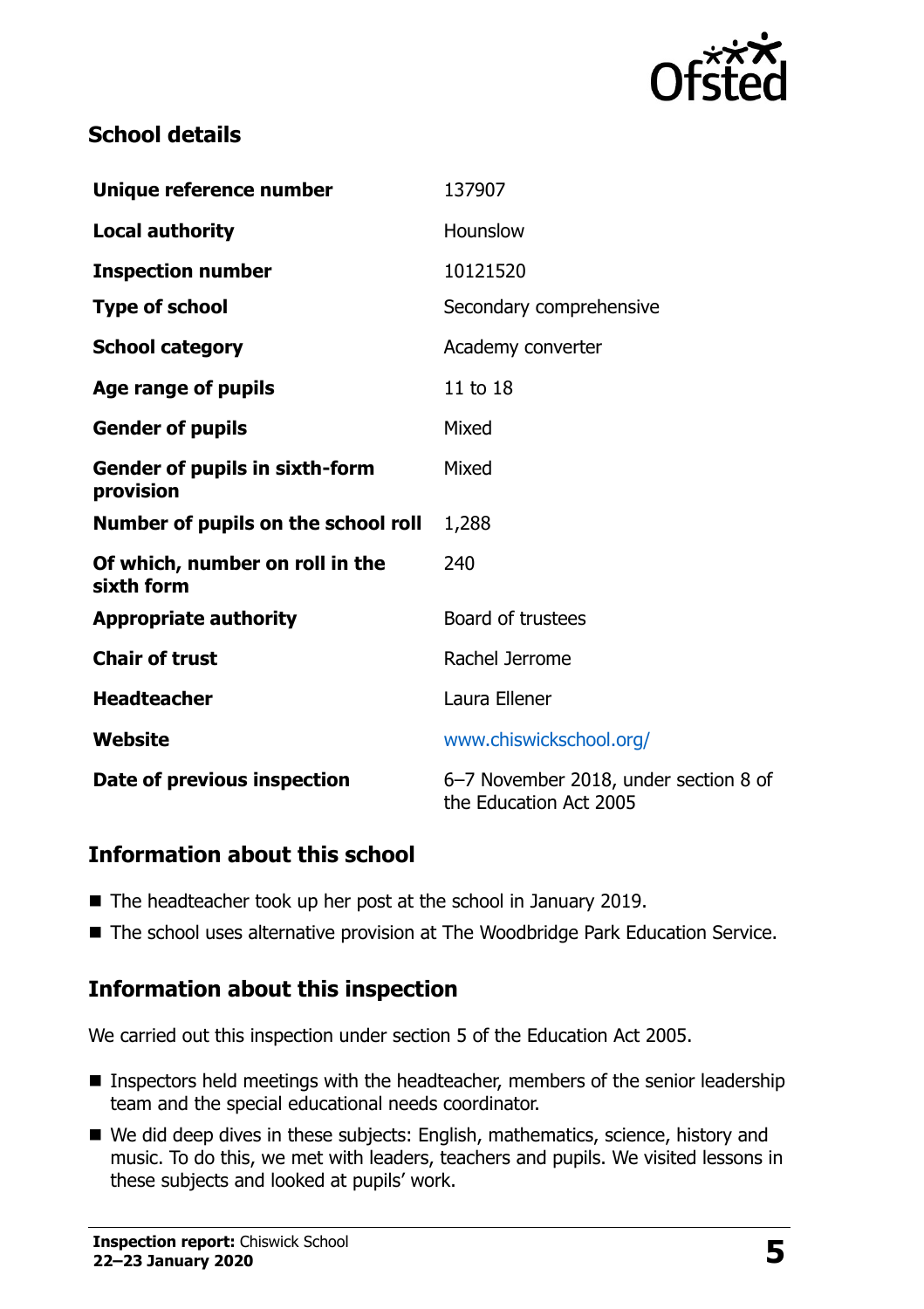

- We spoke formally and informally with pupils, sixth-form students and members of staff. We also considered the views of staff, pupils and parents through Ofsted's inspection surveys.
- We met with four members of the trust, including the chair and vice-chair.
- We spoke with representatives of the local authority.
- The school's policies relating to safeguarding were scrutinised. We spoke with the designated safeguarding lead. Records of pre-employment suitability checks were also reviewed. To check the culture of safeguarding, we spoke with pupils and staff.
- We took into consideration additional correspondence received during the inspection.

#### **Inspection team**

| Katerina Christodoulou, lead inspector | Seconded Inspector |
|----------------------------------------|--------------------|
| Philippa Nunn                          | Ofsted Inspector   |
| Andrew Webster                         | Ofsted Inspector   |
| Laurence King                          | Ofsted Inspector   |
| Mark Southworth                        | Ofsted Inspector   |